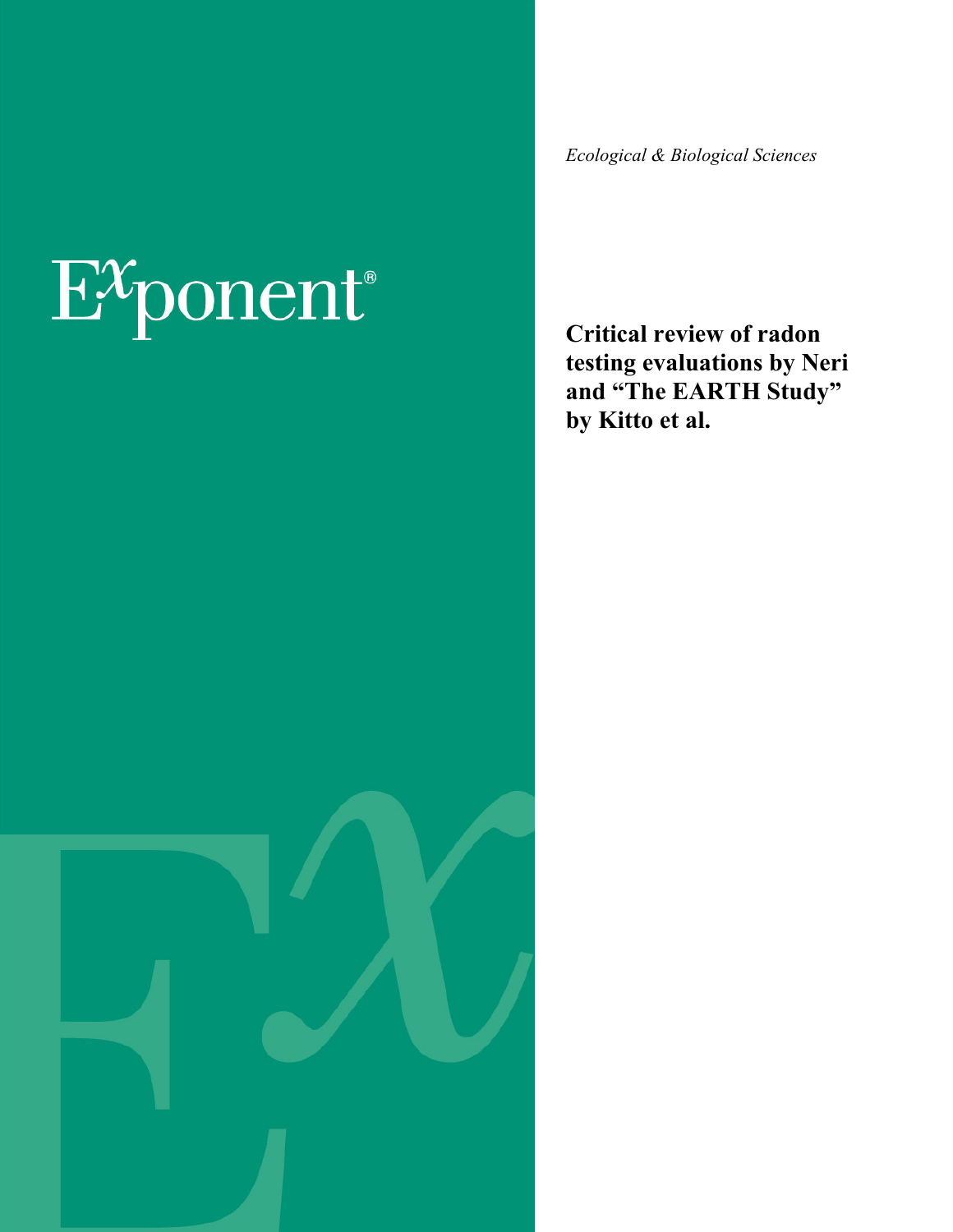## $E^{x}$ ponent®

**Critical review of radon testing evaluations by Neri and "The EARTH Study" by Kitto et al.** 

Prepared for

The National Multifamily Housing Council The Mortgage Bankers Association

Prepared by

Exponent 15375 SE 30th Place, Suite 250 Bellevue, Washington 98007

August 5, 2021

Exponent, Inc.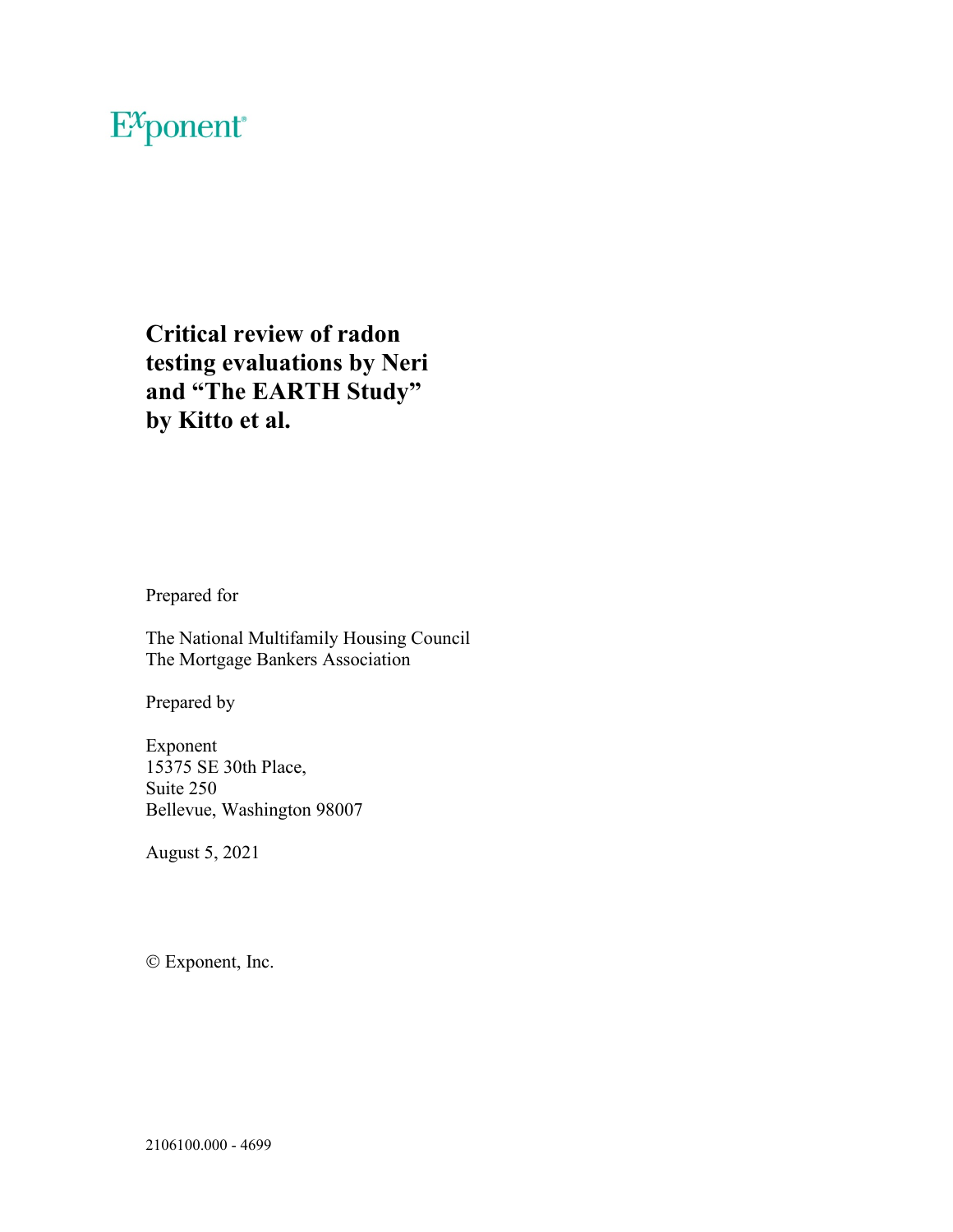## **Contents**

| <b>Acronyms and Abbreviations</b>                                      |                |
|------------------------------------------------------------------------|----------------|
| <b>Executive Summary</b>                                               |                |
| <b>Introduction</b>                                                    | 1              |
| <b>Methodological Criticisms of the EARTH Study</b>                    | 3              |
| The EARTH Study radon data are not nationally representative           | 3              |
| The EARTH Study does not account for measurement error                 | $\overline{4}$ |
| The EARTH Study cost-benefit and risk analyses are incomplete          | 6              |
| Conclusion                                                             | 9              |
| <b>References</b>                                                      | 10             |
| <b>Appendix: Implications of Measurement Error for Decision Making</b> |                |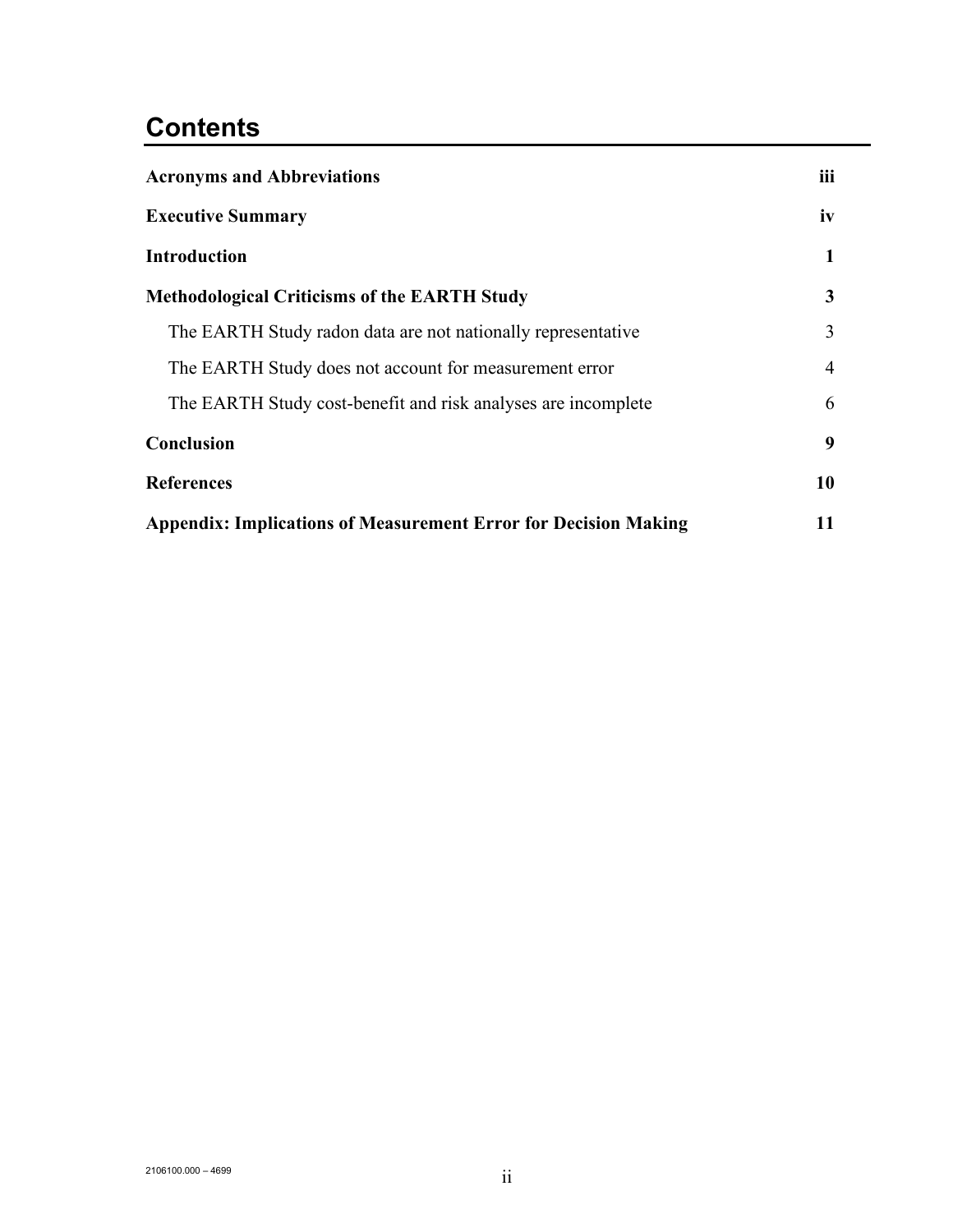## <span id="page-3-0"></span>**Acronyms and Abbreviations**

| <b>ACD</b>   | <b>Activated Charcoal Detector</b>                |
|--------------|---------------------------------------------------|
| <b>ATD</b>   | Alpha-Track Detector                              |
| <b>EARTH</b> | Evaluating and Assessing Radon Testing in Housing |
| EIC          | electret ion chambers                             |
| L            | Liter                                             |
| <b>NRC</b>   | National Research Council                         |
| pCi          | picoCuries                                        |
| U.S. EPA     | United States Environmental Protection Agency     |
| U.S.         | <b>United States</b>                              |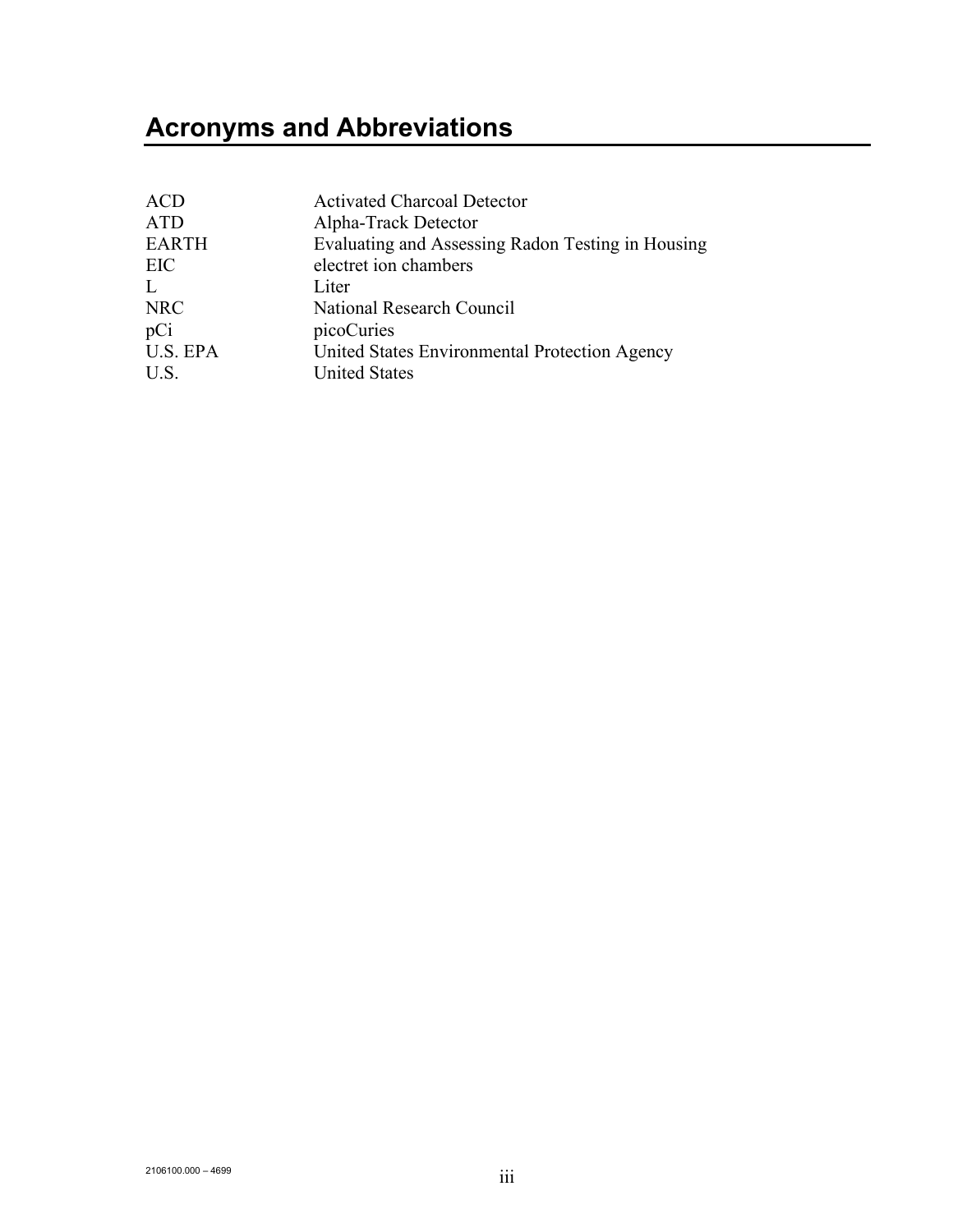<span id="page-4-0"></span>Exponent conducted a critical review of the study, "Evaluating and Assessing Radon Testing in Housing with multifamily federal financing (the EARTH Study)," by Kitto et al. (2021), as well as a predecessor article, "Evaluation of percentage-based radon testing requirements for federally funded multi-family housing projects," by Neri (2019). For buildings with varying numbers of ground-floor units, the Neri article presents a probability analysis of the sample sizes required to ensure with high probability that testing identifies at least one unit with elevated radon (at or above 4 pCi/L) when such levels are present in the building, given stated assumptions and with acknowledged limitations. Neri offers these findings as "a starting point for a discussion" and concedes that "much work remains to be done to clarify or improve existing radon testing recommendations."

The EARTH Study cites Neri's work and applies the same probability model, but this subsequent evaluation differs in at least three important respects. First, the EARTH Study uses selected data from actual radon testing at multifamily properties. Second, rather than proceeding from the objective that the test sample size be sufficient to detect (with high probability) elevated radon when present, as is the case of the analysis by Neri, the EARTH Study authors impose the stricter requirement that initial testing include (with high probability) all groundfloor units with elevated radon. Third, the EARTH Study authors reach a definitive concluding recommendation regarding radon testing: "[f]or the vast majority of multifamily building sizes, all ground floor units in multifamily buildings should be tested for radon."

Exponent's review finds that the EARTH Study fails to provide much of the clarification called for in the Neri article. Specifically, because of its requirement for exhaustive sampling, the EARTH Study does not consider and provides no additional guidance on such questions as which units to test, whether to test multiple structures on the same property, and how to respond (i.e., with further testing or mitigation) to a measured radon concentration at or above 4 pCi/L.

Furthermore, we have identified multiple methodological issues—including some limitations that are acknowledged but not consistently respected or addressed by the authors of the EARTH Study. These identified methodological issues substantially constrain the reliability of the EARTH Study recommendation for 100% radon testing of ground floor units in multifamily buildings:

• *The radon data analyzed by the EARTH Study are not representative of nationwide multifamily housing units, which limits the generalizability of study findings.* Nonrandom data "preferences" were used when compiling data, the compiled data were not geographically or regionally representative, and data did not capture daily or seasonal variation in radon concentrations. The report's estimates of the percentage of units with elevated radon levels missed by testing fewer than 100% of ground-floor units may be inaccurate for areas of the country poorly represented by the data (i.e., U.S. EPA Radon Zone 3), and these inaccuracies would be propagated if the cost-benefit and health risk calculations reported in the EARTH Study were applied at the national scale.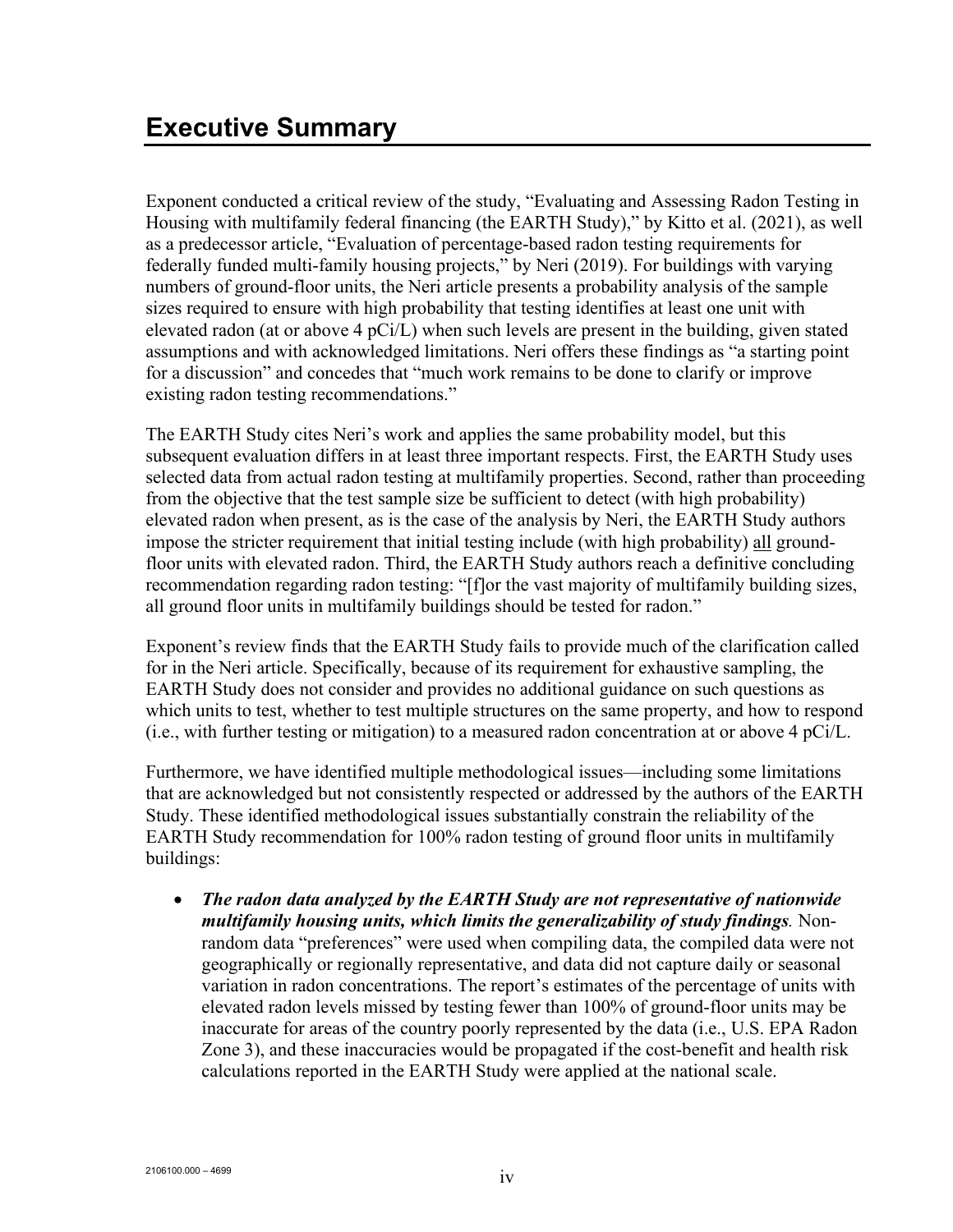- *The EARTH Study and Neri analyses fail to consider and properly account for measurement error inherent to radon testing methods, including the risks and associated costs of making incorrect decisions.* Consequently, the reported analyses are insufficient to support the EARTH Study's finding that 100% ground-floor testing of buildings with up to 20 ground-floor units would provide 95% confidence that no ground-floor units in tested buildings have radon levels exceeding 4 pCi/L. Specifically, 100% sampling will generate significant false positives, and lead to potentially substantial unnecessary mitigation costs that are not included in the EARTH Study costbenefit analysis. Additionally, the authors do not address the false negatives that occur, even with 100% ground-floor testing, when tests of units with actual radon levels exceeding 4 pCi/L yield measured radon concentrations below 4 pCi/L.
- *Health cost and risk assumptions are overly simplified, inadequately supported, and not demonstrably applicable to the national population of multifamily housing occupants***.** Estimates of the number of lives saved per decade by mitigating residential units with elevated radon measurements have been applied by the report's authors to a study in which almost half (43%) of the properties were assisted living facilities and did not consider resident demographics, duration of tenancy, hours per day spent indoors, the relative contribution to lifetime radon exposure, or any other confounding factor (e.g., smoking, occupational exposure) affecting lung cancer risk.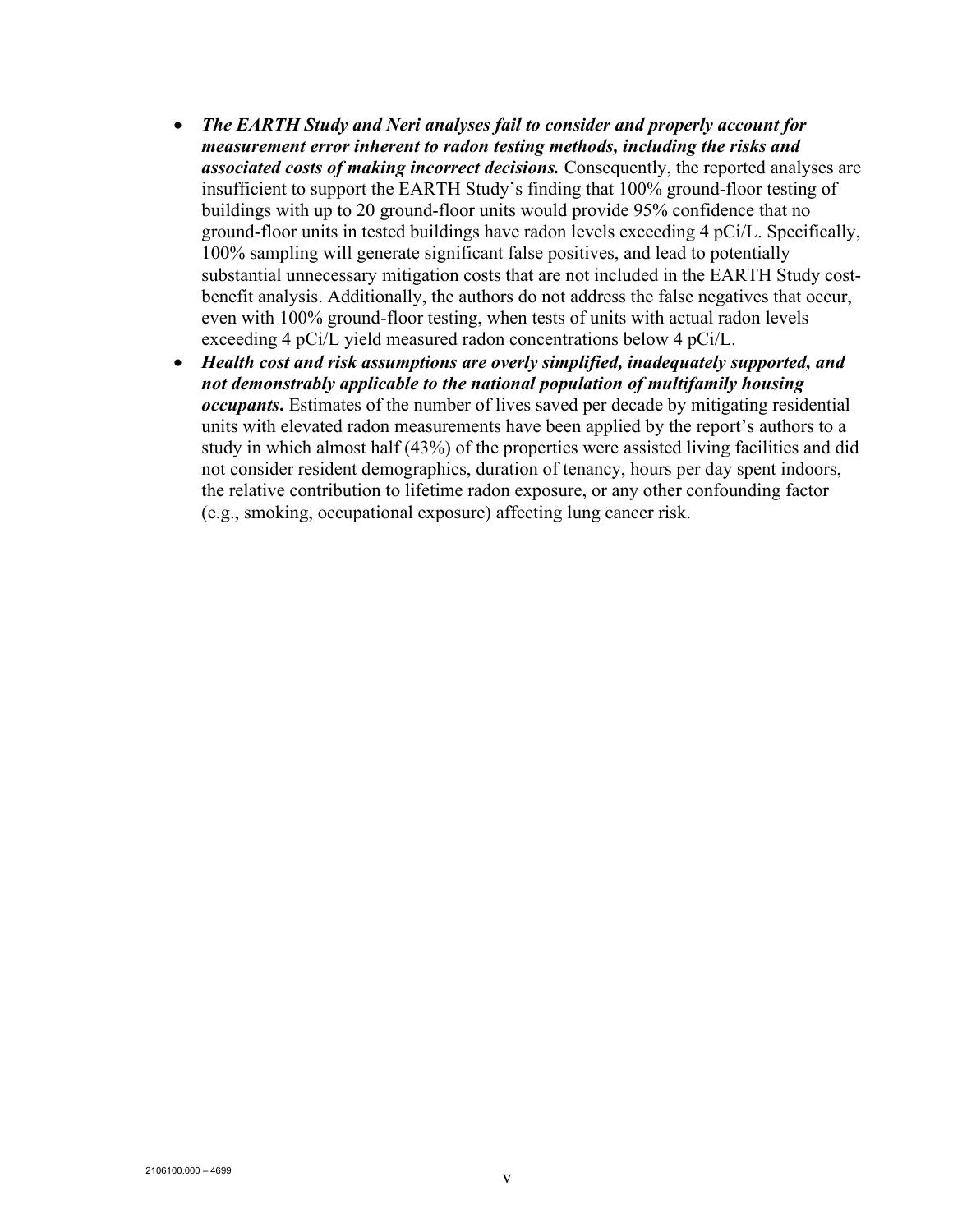### <span id="page-6-0"></span>**Introduction**

Exponent has performed a critical review of the study, "Evaluating and Assessing Radon Testing in Housing with multifamily federal financing (the EARTH Study)" by Kitto et al. (2021) and "Evaluation of percentage-based radon testing requirements for federally funded multi-family housing projects", a theoretical study by Neri (2019) on which the EARTH Study is based, as well as supporting and associated documents and reports. We identify limitations of the EARTH Study, in view of the guidance provided by Neri for radon testing in multifamily housing, as well as additional methodological deficiencies in the EARTH Study.

The Neri article presents a probability analysis of the sample sizes required to ensure with high probability that testing identifies at least one unit with elevated radon when such levels are present (at or above 4 pCi/L) in buildings with varying numbers of ground-floor units, given stated assumptions and acknowledged limitations. Of the assumptions underlying this analysis, two are particularly worthy of note:

- *Adaptive sampling* "[i]dentification of one unit as high radon would result in either further testing of all units or installation of a radon mitigation system for the structure."
- *Statistical independence* "[r]adon concentrations in each unit of a multifamily housing complex are unrelated."

Neri acknowledges that radon concentrations in adjacent units may be correlated, and the sample sizes estimated in his analysis may therefore be conservative, requiring more testing than necessary to detect the presence of elevated radon at a building. In acknowledgment of the limitations that these assumptions place on the analyses, rather than making specific recommendations on the level of sampling, Neri offers his findings as "a starting point for a discussion" and concedes that "much work remains to be done to clarify or improve existing radon testing recommendations." Neri calls for additional research to inform decisions about which units in a building to test, whether multiple structures on the same property should be tested, and which actions should be taken when a radon concentration above 4 pCi/L is measured during testing of a structure.

Although the EARTH Study cites Neri's work and applies the same probability model, this subsequent evaluation differs in at least three important respects. First, the EARTH Study uses selected data from actual radon testing in multifamily buildings. Second, rather than proceeding from the objective that the test sample size be sufficient to detect (with high probability) elevated radon when present, the EARTH Study authors impose the requirement that initial testing at a building be exhaustive—i.e., that the test sample include (with high probability) all ground-floor units with elevated radon. Third, citing their analyses as the basis, the EARTH Study authors reach a definitive conclusion: "[f]or the vast majority of multifamily building sizes, all ground floor units in multifamily buildings should be tested for radon."

Exponent's review finds that the scope of the EARTH Study fails to provide much of the clarification called for in the Neri study. One key area of uncertainty identified by Neri was the correlation of radon concentrations among units in a building. Although the EARTH Study data from multifamily buildings in which all ground-floor units were tested provide an empirical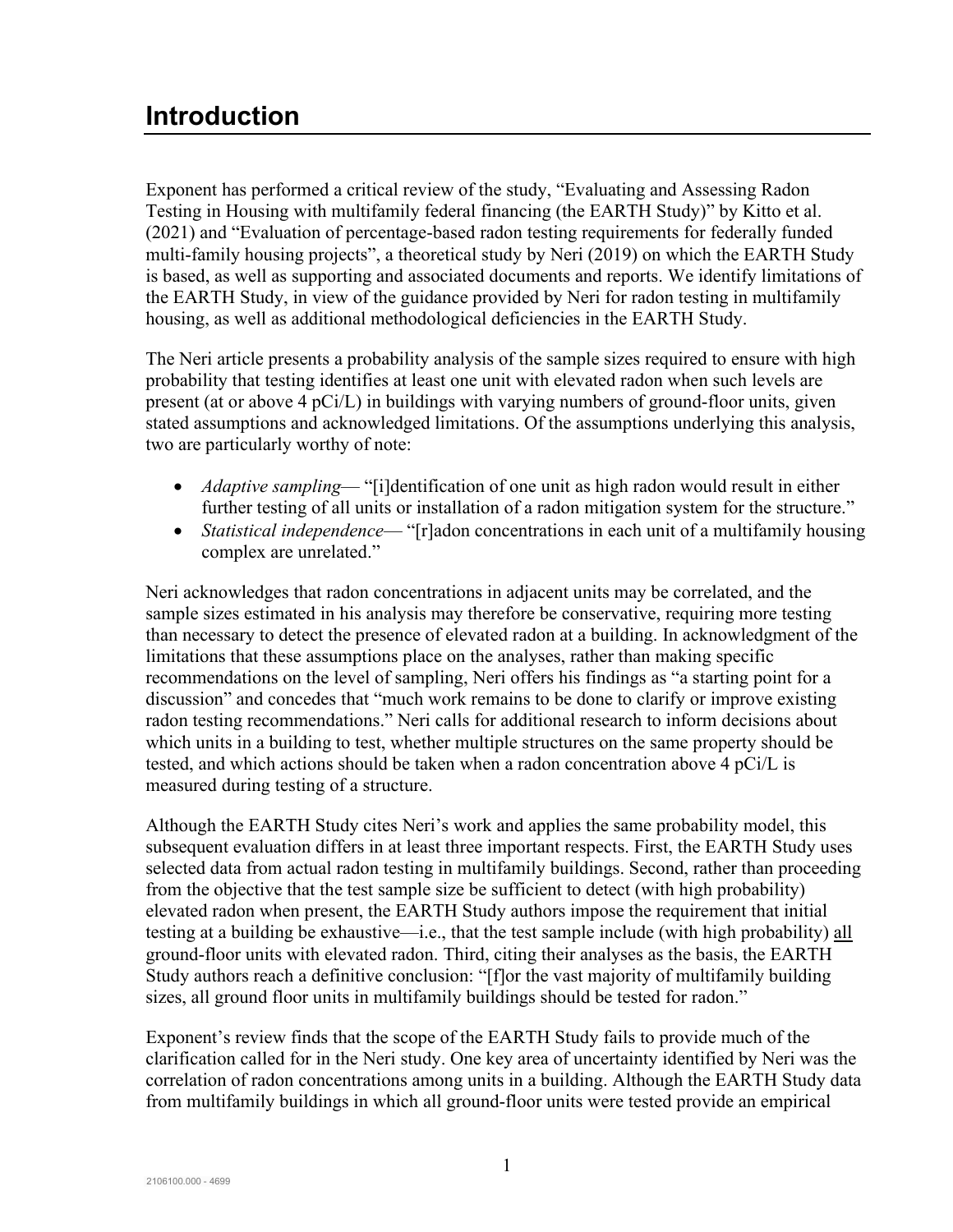basis to estimate this correlation of radon concentrations in adjacent units, the EARTH Study does not explicitly address this aspect or its implications for the radon test sample sizes determined by Neri. Additionally, because of its requirement for exhaustive sampling, the EARTH Study does not consider adaptive or targeted sampling approaches and provides no additional guidance on such questions as which units to test, whether to test multiple structures on the same property, and how to respond (i.e., with further testing or mitigation) to a measured radon concentration at or above 4 pCi/L.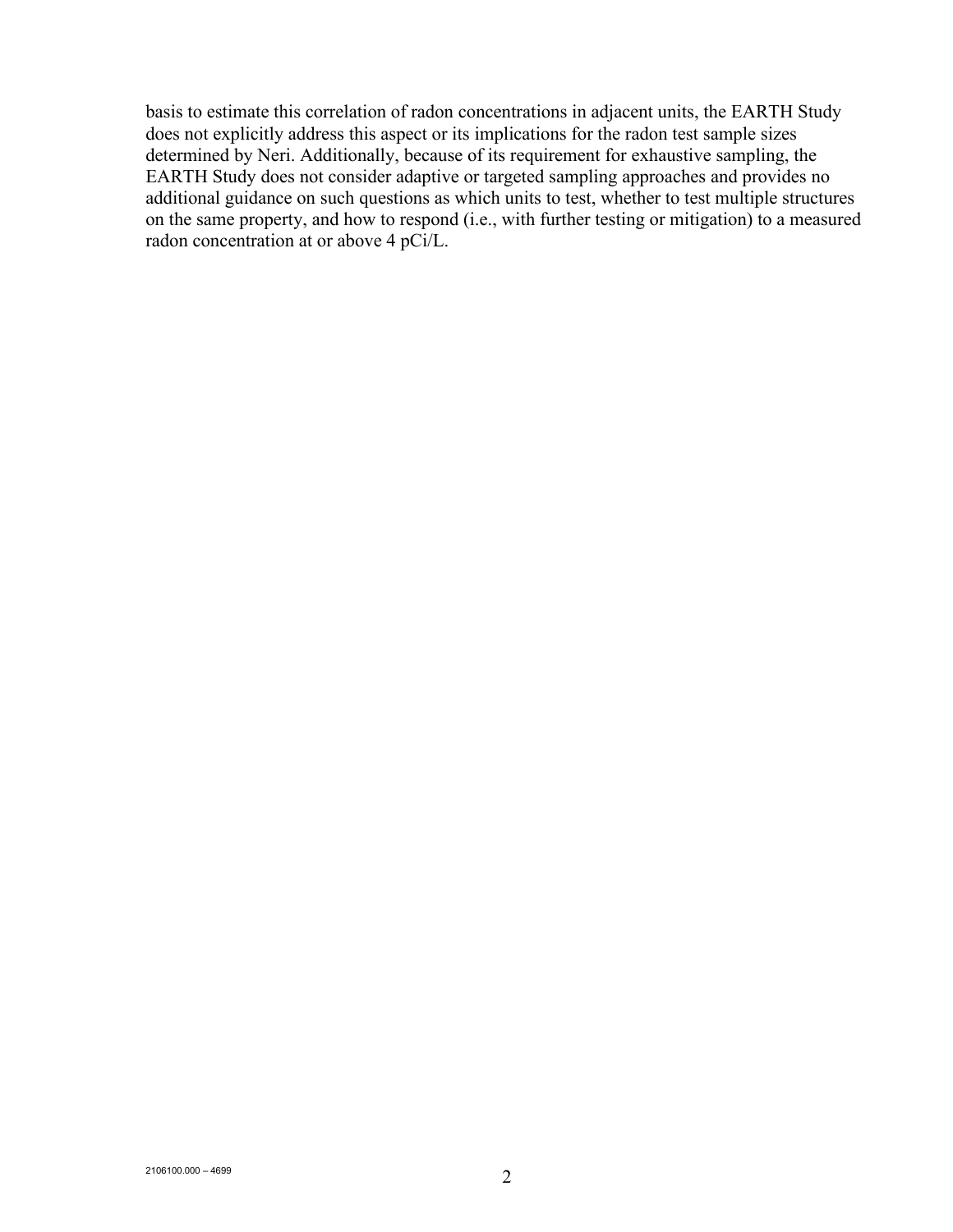## <span id="page-8-0"></span>**Methodological Criticisms of the EARTH Study**

In addition to our concerns about the adequacy of the EARTH Study's scope, we have identified multiple methodological issues—including some limitations acknowledged, but not consistently respected, by the authors—that substantially constrain the reliability of the EARTH Study recommendation for 100% radon testing of ground floor units in multifamily buildings:

- The EARTH Study radon data are not nationally representative;
- The EARTH Study does not account for measurement error;
- The EARTH Study cost-benefit and risk analyses are incomplete.

The technical details and implications of these methodological issues are described and discussed below.

#### <span id="page-8-1"></span>**The EARTH Study radon data are not nationally representative**

The EARTH Study authors acknowledge several limitations and areas of potential bias in their data set and they take care to note that, "[i]t was not the intent of this study, nor do the authors suggest, that the radon prevalence found in this study is nationally representative of radon at United States (U.S.) multifamily properties." Some acknowledged potential biases include "preferences"<sup>[1](#page-8-2)</sup> for data that included buildings with units with elevated radon data and a preponderance of unit data collected in United States Environmental Protection Agency (U.S. EPA) Radon Zones 1 and 2 (counties with predicted average indoor radon screening levels >4 pCi/L and 2 to 4 pCi/L, respectively), and from 18 states, particularly from Ohio and Illinois. These data preferences explain the greater prevalence of units containing elevated radon levels and higher mean concentrations of radon in the EARTH Study compared to national averages.

The authors of the EARTH Study note that their radon database is, "one of the nation's largest" as justification for proceeding with analyses despite known biases. However, other large radon studies exist that the authors could have used to better understand and address the representativeness of their data. Although the authors reference an earlier national survey of radon levels in homes by the U.S. EPA (Marcinowski et al. 1994), for a minor point regarding data distribution, they do not acknowledge that the instrumentation used in this earlier study had greater accuracy, longer durations of sampling, and more realistic representation of all U.S. EPA zones than those of the EARTH Study. It would be appropriate for the authors to compare their data with results obtained in this national sample of residences to inform the representativeness (and accuracy) of the EARTH Study data, which the authors acknowledge is limited. A comparison of the compiled EARTH Study data with other datasets could highlight the degree to which the recommendations of the EARTH Study should be restricted by the limits of their data, rather than assuming recommendations are appropriate nationwide.

<span id="page-8-2"></span><sup>&</sup>lt;sup>1</sup> The EARTH Study authors do not describe how a "preference" for certain data influenced their data collection or processing.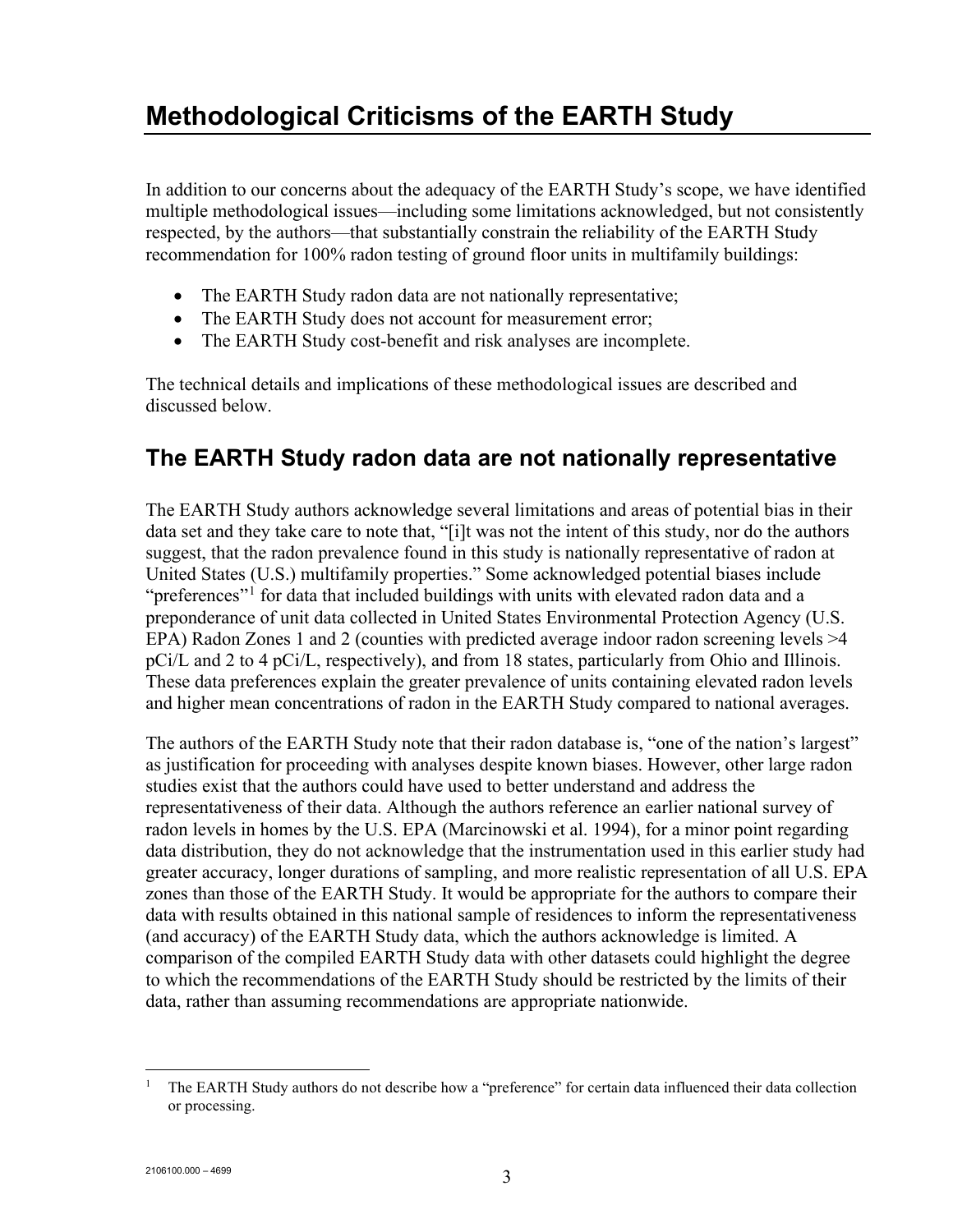The Neri study recognized the importance of radon prevalence in determining the sampling rates required to reach 95% probability that the test sample for a building would include at least one unit with a high radon concentration. Although the Neri study addressed a less demanding testing objective, i.e., ensuring a high probability that the test sample had at least one unit with an elevated radon concentration, the EARTH Study authors should have been aware that sampling designs based on the hypergeometric distribution would require different sampling rates at different levels of radon prevalence to achieve the same testing objective, rather than adherence to a single recommended rate of sampling.

Despite the EARTH Study authors' recognition that their data are not nationally representative of radon levels, they nonetheless erroneously conclude that, "[f]or the vast majority of multifamily building sizes, all ground floor units in multifamily buildings should be tested for radon." The expansive conclusion that 100% sampling is required for all multifamily housing in the United States is not adequately supported for multiple reasons, including the selection biases manifested in the compiled EARTH Study data. The authors' error—not adhering to the limits of the available data—is propagated in subsequent analyses of cost-benefits and risk, and exacerbates the problem of measurement error, as described below.

#### <span id="page-9-0"></span>**The EARTH Study does not account for measurement error**

The EARTH Study's analysis presumes that no incorrect decisions about the presence of elevated radon will be made if 100% of ground-floor units are tested (see, e.g., Figure 6). In a statistical analysis focused on measuring the probability of omissions (i.e., Table 13) or decision errors (i.e., Table 14) when relying on sample data, it is important to consider the influence of measurement error. In this context, measurement error refers to the extent to which test instruments may incorrectly gauge radon concentrations. Assessing measurements to be "reliable" according to some metric,<sup>[2](#page-9-1)</sup> however, is not sufficient to ensure a particular application of the test method will be robust, i.e., insensitive to measurement errors. Even low error rates from a "reliable" method can yield large numbers of errors when testing is conducted thousands of times at the national scale.

Neither the Neri article nor the EARTH Study substantively addresses measurement error.<sup>[3](#page-9-2)</sup> The Neri study does, however, conclude that radon testing accuracy requires "further analyses" if testing based on hypergeometric results were to be implemented in a "substantial proportion of multi-family housing in the U.S." Subsequently, the EARTH Study made just such a recommendation for widespread testing in a substantial portion (i.e., 100%) of multifamily housing in in the U.S., without any consideration of testing accuracy. The failure to consider measurement error is a serious oversight in the context of the EARTH Study, because of its authors' unqualified advocacy for substantially expanded sampling and testing at the national level. The following discussion and analyses describe sources of measurement error and the

<span id="page-9-1"></span> $2$  The EARTH Study calculated a "reliability ratio" for duplicate measurements and found it to be "very high" (p. 17).

<span id="page-9-2"></span><sup>&</sup>lt;sup>3</sup>The Neri article also displays anomalous results in its Figure 1, indicating the probability of identifying units with elevated radon is greater when a smaller percentage of units (10% vs. 25%) is included in the test sample (and high radon occurs at a prevalence of 1 in 15 units). Such a result conflicts with basic principles of statistical inference.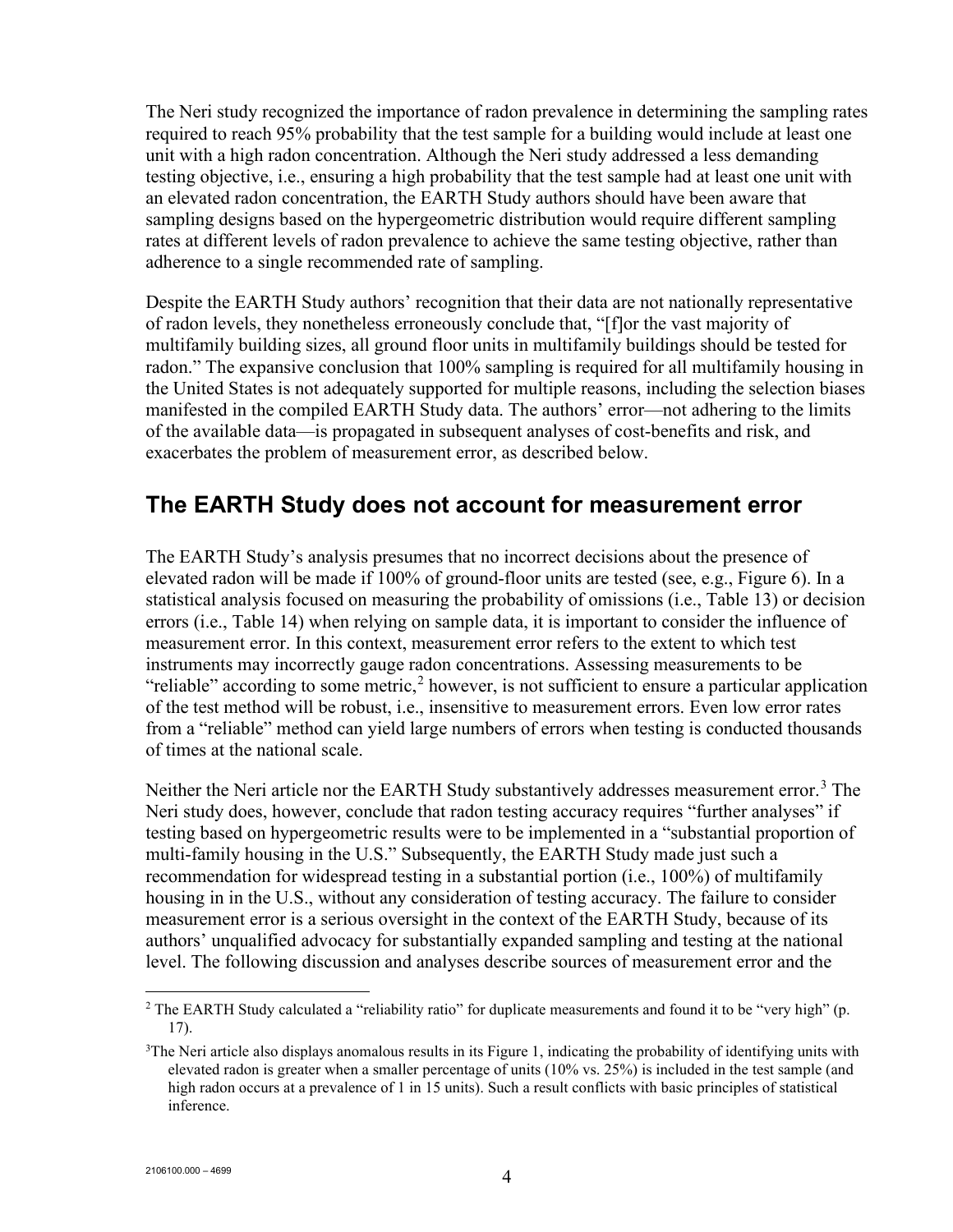effects of measurement error on rates of false indications and how the number of false indications increases with sample size.

Several devices and protocols are available for measuring the level of radon gas in residential dwellings. All measurement devices have an inherent degree of accuracy that relates to the ability of the device to correctly detect radon concentration as being above or below the 4 pCi/L action level threshold. Some instruments provide greater accuracy than others. The majority (88%) of the EARTH Study radon measurements used activated charcoal detectors (ACDs), while the remaining measurements were made with other devices: alpha-track detectors (ATDs), electret ion chambers (EIC), and liquid scintillation. The typical measurement uncertainty for ACDs is 10-30%, ATDs is 10-25%, and EICs is 8-15% at radon levels of  $\sim$ 5.[4](#page-10-0) pCi/L.<sup>4</sup> An interlaboratory comparison study utilizing data from over 10 years of testing found that the systematic measurement error of most instruments issued by professional laboratory services can vary  $\pm 10\%$  from the true radiation dose values and that a single dose measurement may have an additional random measurement error of  $\pm 15%$  at high dose concentrations At lower dose levels of measured concentrations may vary from the actual level by greater than 50% (Beck et al. 2013).

These estimates of radon measurement error are consistent with those reported in the EARTH Study. As noted in the study report, more than 10% of units with side-by-side duplicate measurements with one value  $\geq 4$  pCi/L (16 of 133 units) had the other value  $\leq 4$  pCi/L. From data on 932 units with duplicate radon measurements, the reported within-unit variability was 0.06—or, equivalently, a standard deviation of 0.245 in the log radon scale. This level of measurement error implies, for example, that testing of a unit with an actual radon level of 4 pCi/L could plausibly produce a measured value as low as 2.[5](#page-10-1) pCi/L or as high as 6.5 pCi/L.<sup>5</sup> Thus, the inherent imprecision of the measurement devices creates the potential for erroneous decisions when they are made by judging the value obtained from an individual test against a numerical threshold.

An additional source of measurement error is the duration of the testing protocols available to the EARTH Study. Most data points reported in the study consisted of samples of 2-3 days duration. Because radon levels fluctuate significantly over time, both on daily and seasonal time scales, and by space use, longer term measurements of 3-12 months are preferred to obtain more representative radon concentration measurements,  $6.7$  $6.7$  as in the national residential U.S. EPA survey (Marcinowski et al. 1994).

The appendix to this report numerically demonstrates how the reported measurement error in the EARTH Study contributes to misclassification (false positives and false negatives) of elevated radon levels, which is further exacerbated by regional differences in predicted radon levels by U.S. EPA zone. Simulations reported in the appendix show that 100% sampling will generate significant numbers of false positives, and contrary to the EARTH Study conclusion, testing

<span id="page-10-0"></span><sup>4</sup> Table 6 (World Health Organization 2009)

<span id="page-10-1"></span><sup>&</sup>lt;sup>5</sup> These values correspond to the endpoints of a 95% prediction interval.

<span id="page-10-2"></span><sup>6</sup> [https://www.canada.ca/en/health-canada/services/publications/health-risks-safety/guide-radon-measurements](https://www.canada.ca/en/health-canada/services/publications/health-risks-safety/guide-radon-measurements-residential-dwellings.html#a1)[residential-dwellings.html#a1.](https://www.canada.ca/en/health-canada/services/publications/health-risks-safety/guide-radon-measurements-residential-dwellings.html#a1) Accessed July 12, 2021.

<span id="page-10-3"></span><sup>7</sup> Section 2.1.3 (World Health Organization 2009).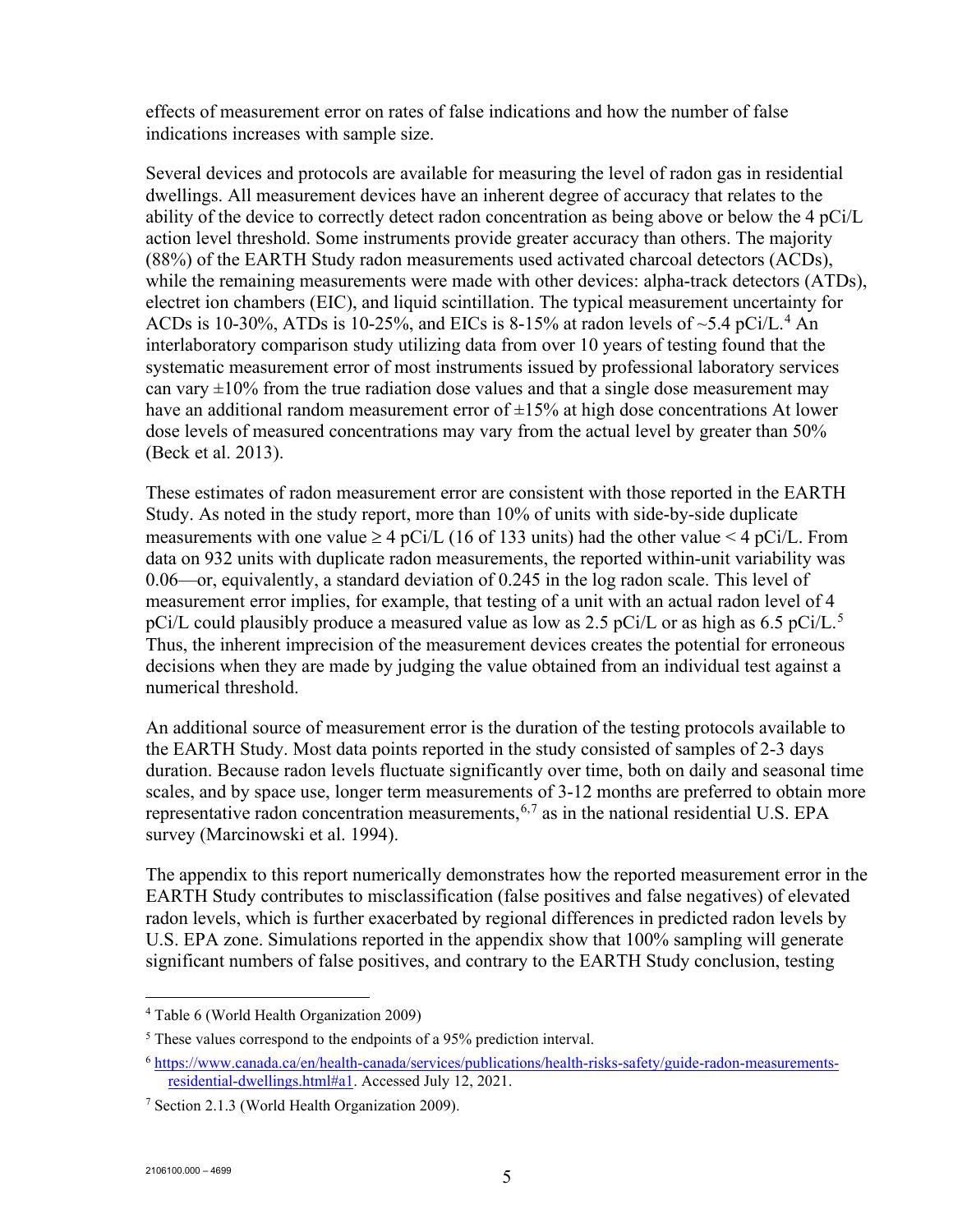100% of all ground-floor units will not necessarily provide 95% confidence that no units exceed the 4 pCi/L action level due to the occurrence of false negative results.

False indications in the EARTH Study are premised on a binary decision as to whether the radon level in a tested unit is above or below a threshold of concern. This same binary approach was also the focus of the Neri study. Such an approach neglects information in the distribution of the numerical values of the measured radon concentrations. Other approaches using the actual measured concentrations do exist (e.g., American Society for Quality 2013) and may result in lower probabilities of decision error at reduced levels of sampling. Because these methods do not reduce individual test results to simple binary outcomes, their application may produce radon testing protocols that offer equal or greater risk mitigation with less sampling.

#### <span id="page-11-0"></span>**The EARTH Study cost-benefit and risk analyses are incomplete**

The cost-benefit analysis of lung cancer risk arising from missed detections of high radon levels without a 100% sampling protocol is perfunctory and incomplete. These analyses omit consideration of the lack of national representation of the radon data used in the study, the presence of measurement error in the available data as described above, and key factors related to lung cancer risk.

The EARTH Study radon risk analysis aims to determine the reduction in lung cancer risk achieved by mitigating the residential units in their database with radon concentrations greater than 4 pCi/L that would have been forgone in the absence of a 100% sampling protocol. This analysis failed to consider other important factors affecting lung cancer risk, such as resident demographics, occupational exposure, duration of tenancy, the relative contribution to lifetime radon exposure, or smoking—perhaps the most critical confounding factor—in the evaluation of lung cancer risk. The EARTH Study uses estimates of "15,400 to 21,800 radon related lung cancer deaths per year" derived from the National Research Council (NRC 1999) but does not acknowledge this estimate is strongly affected by smoking habits, with only 2,100 or 2,900 $^8$  $^8$  of 11,000 total lung cancer deaths in non-smokers attributed to radon. The NRC also reported that, "Most of the radon-related deaths among smokers would not have occurred if the victims had not smoked." The NRC report made it clear that smoking should be included in the assessment of radon health risk, but this factor was not considered in the EARTH Study.

The EARTH Study's estimates of the number of lives saved by mitigating residential units in the study with elevated radon measurements are based on data from a set of properties in which almost half (43%) were assisted living facilities. The demographics (age, health status), personal histories (including history of smoking and occupational exposures), and daily activity patterns of the occupants typical of the assisted living facilities will play a large role in their lifetime risk of developing cancer. Thus, the estimates of lives saved for units in the EARTH Study data are

<span id="page-11-1"></span><sup>&</sup>lt;sup>8</sup> The EARTH Study presents these values as a range of uncertainty for radon-related deaths, but this is incorrect and misrepresents the uncertainty in estimates of radon related deaths. The NRC described these two values as alternative central estimates based on different risk models saying, "15,400 *or* 21,800 per year" (emphasis added), not as the range of radon related deaths, "15,400 *to* 21,800" (emphasis added) used in the EARTH Study. The NRC provides a much larger range for uncertainty, "as low as 3,000 or as high as 33,000," radonrelated lung-cancer deaths each year.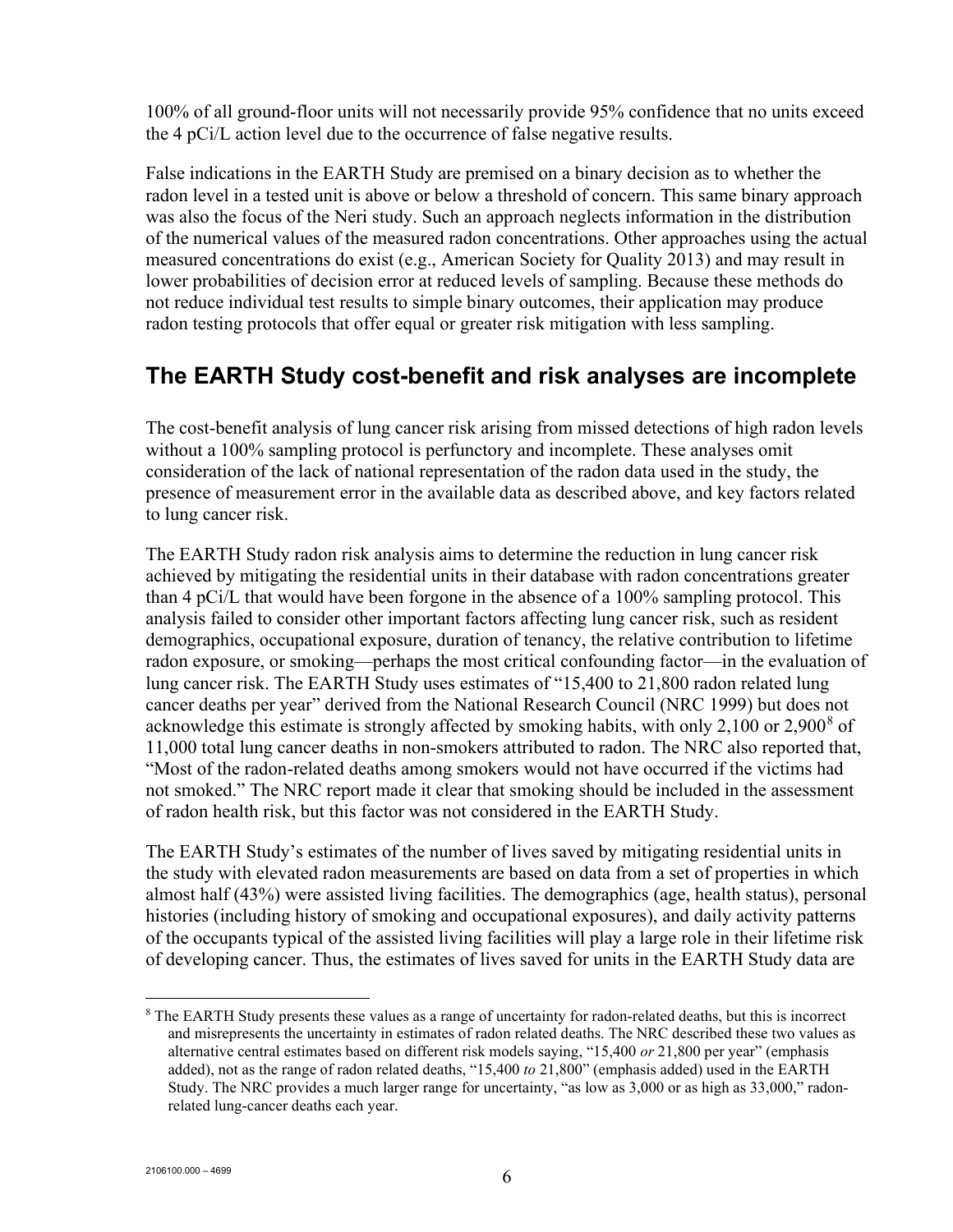likely inaccurate because the radon data are heavily skewed toward assisted living facilities, while the applied risk model parameter values derive from more typical resident demographics and occupancy patterns. Moreover, the EARTH Study authors strongly imply that their calculations can be extrapolated nationwide. As discussed above, the EARTH Study data set is not representative of national radon risk, and such extrapolation is not appropriate.

The lung cancer risk analysis in the EARTH Study does not consider nationwide variation in the risk of radon exposure, such as indicated by the U.S. EPA Radon Zones. The EARTH Study analysis implicitly assumes multifamily housing units in all radon zones will have levels of radon exposure and consequent cancer risk similar to the values calculated from their study data. The EARTH Study risk calculations also implicitly assume constant lifetime exposure to radon at levels for multifamily housing that are estimated from data collected disproportionately from testing of assisted living facilities. The risk calculations conducted by the EARTH Study are based on a series of explicit and implicit model assumptions, some of which are acknowledged, such as spatial and temporal variation, time spent indoors, and particular values of conversion coefficients. Despite recognizing these sources of variation, the EARTH Study authors provide no analysis of the sensitivity of their radon risk calculations and include uncertainty only in the cost of medical treatment for lung cancer. The focus on point estimates in these risk calculations does not allow a full consideration of the variability and evaluation of the relative importance of factors affecting exposure. A probabilistic analysis would be more realistic and useful in a reevaluation of current radon testing practice.

The EARTH Study cost-benefit analysis also assumes that the principal cost associated with 100% sampling is the cost of testing, estimated as approximately \$50 per dwelling,<sup>[9](#page-12-0)</sup> and the authors weigh this cost against the number of missed detections without 100% sampling. This cost estimation fails to recognize the cost of the potentially large numbers of false positives and associated costs of unnecessary mitigation measures that can reasonably be expected to greatly exceed \$50 per dwelling unit.<sup>[10](#page-12-1)</sup> These unnecessary costs are particularly relevant in areas such as U.S. EPA zone 3, where radon levels are typically lower and Exponent's simulations (see appendix) show up to 25% of positive tests may be erroneous.

The EARTH Study provides an example calculation of the relative cost of a 90% sampling plan compared to a 100% sampling plan for large buildings with 10 or more ground contact units. In the EARTH Study database, these building represent 5,000 total ground contact units, and the EARTH Study authors calculate that a 90% sampling plan would "miss" three units with elevated radon compared to a 100% sampling plan. This estimate of three missed units is likely inaccurate due to measurement errors as discussed above. The authors further estimate that the "cost savings" (i.e., the cost of sampling 10% fewer units) of the 90% sampling plan would be a total of \$25,000, or \$8,333 for each of the three units missed. The authors compare this \$8,333

<span id="page-12-0"></span><sup>&</sup>lt;sup>9</sup> The EARTH Study uses \$50 as a, "fair estimate" of the cost of sampling per dwelling unit. No explanation of how this \$50 cost is derived is provided and its accuracy or representativeness is unknown and does not appear to consider the multiple types of testing methods represented in the EARTH Study dataset. This \$50 value is repeated herein for comparison purposes only.

<span id="page-12-1"></span> $10$  The minimum cost of a false positive would be the cost to retest the unit, i.e., the EARTH Study's assumed \$50 testing cost.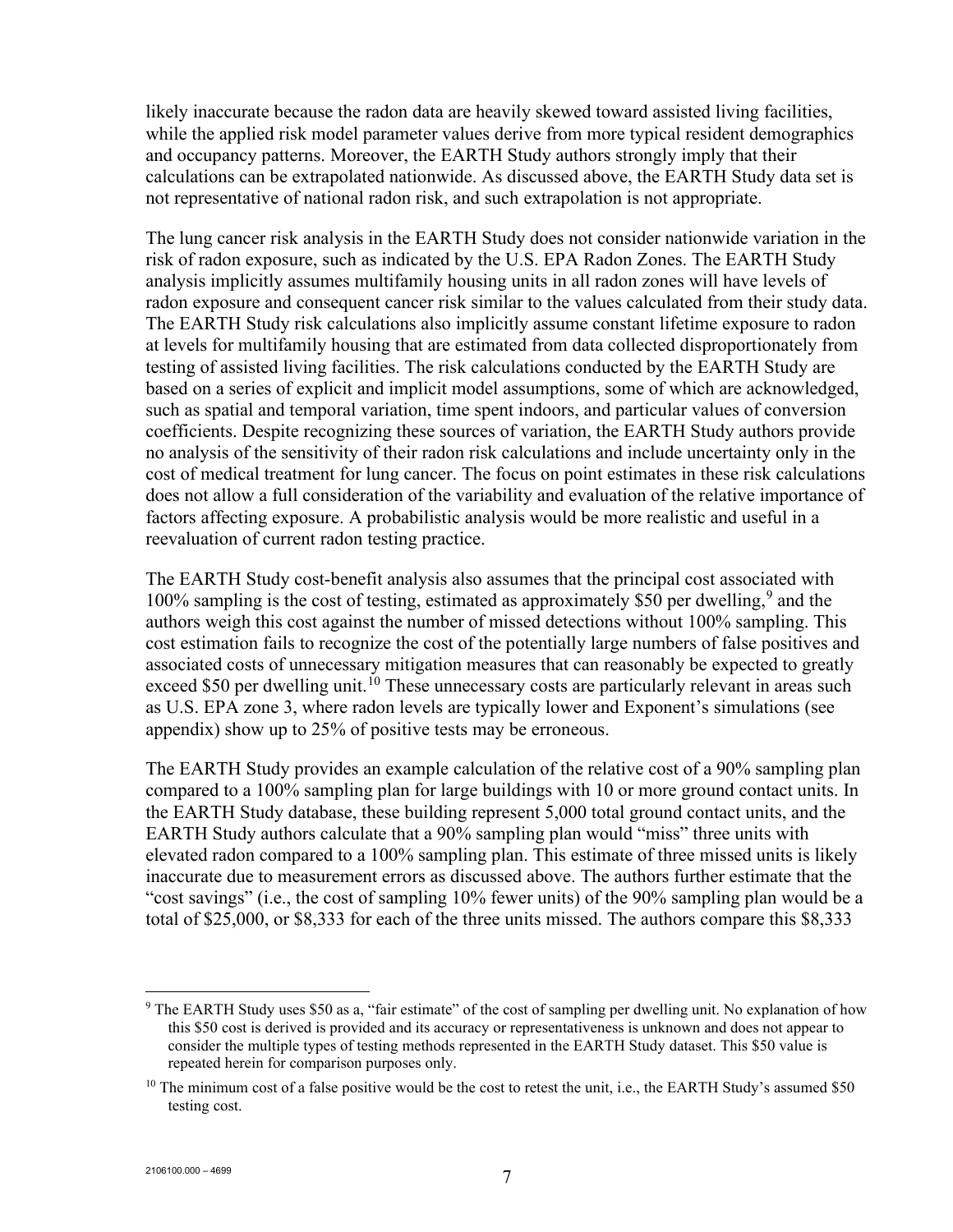per unit cost savings to a per unit lung cancer cost of \$16,800 to support their argument that 100% sampling is cost effective.

However, in simulated testing of a population having a distribution of radon levels comparable to the units in the EARTH Study, Exponent estimated the false positive rate to be 2.5%. Therefore, for a population of 5,000 units, of which 15% (750 units) have elevated concentrations, sampling 100% of units would be expected to yield 106 (4,250  $\times$  0.025) false positives, while reducing the sampling level from 100% to 90% would produce, on average, 10% fewer positive readings and only 95 (4,250  $\times$  0.9  $\times$  0.025) false positives, reducing the number of misclassified units by 11 (4,250  $\times$  0.1  $\times$  0.025). To demonstrate the sensitivity of the EARTH Study's cost-benefit calculations to measurement error, we calculate that if the cost of unnecessary mitigation associated with the 11 excess false positives expected from increased sampling is greater than \$2,310 per unit, then no net benefit would be realized from sampling 100% of ground contact units. Neglecting this consideration, the EARTH Study authors cite their cost analysis as the basis for their conclusion in favor of 100% sampling.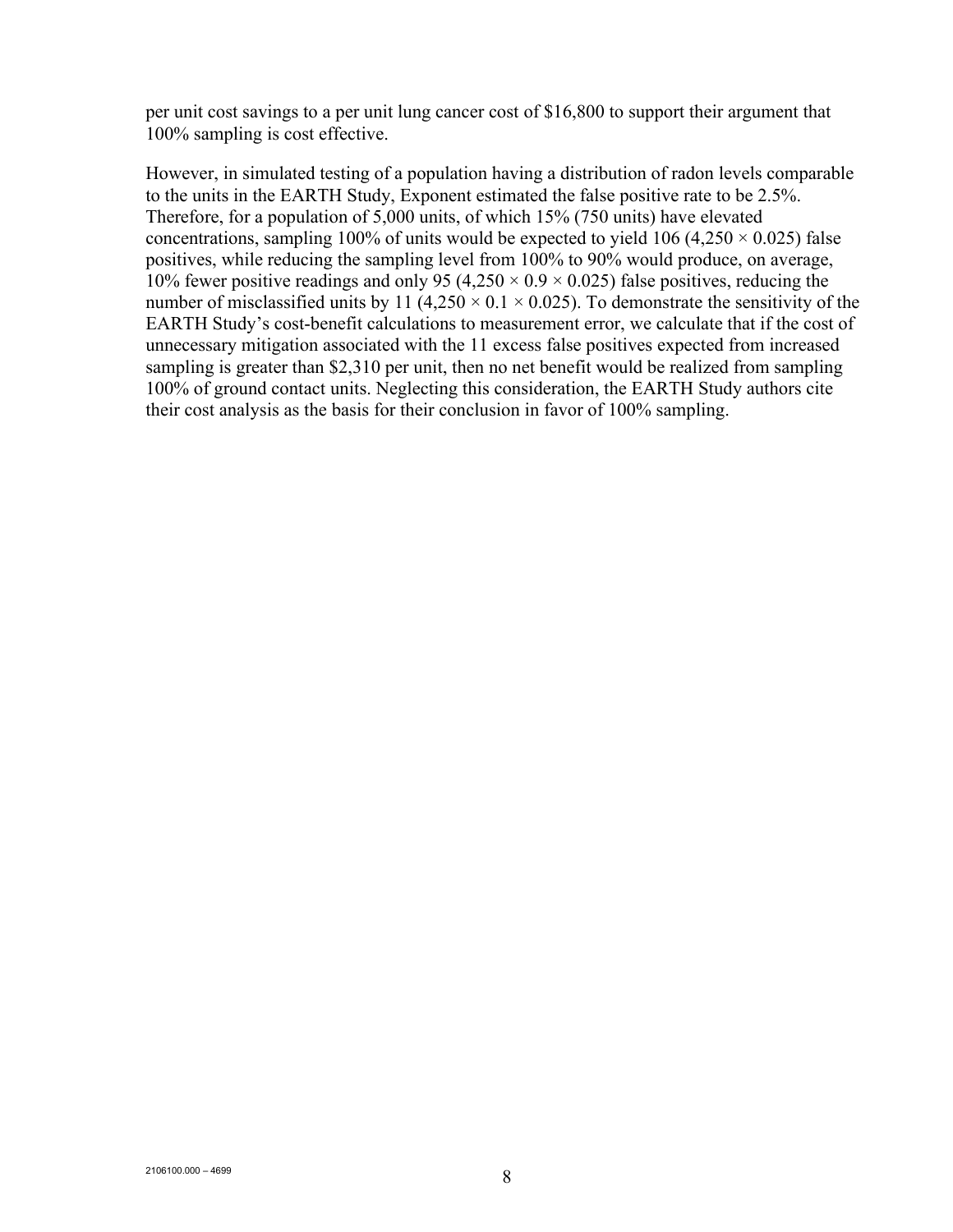#### <span id="page-14-0"></span>**Conclusion**

Exponent's review of the recently reported evaluations by Neri and by Kitto, et al. (the EARTH Study) finds that the scope of the EARTH Study fails to provide much of the clarification called for in the Neri article to improve existing radon testing recommendations. Although the EARTH Study data from multifamily buildings in which all ground-floor units were tested provide an empirical basis to estimate the correlation of radon concentrations in adjacent units, the EARTH Study does not explicitly address this aspect or its implications for the radon test sample sizes determined by Neri under an unverified assumption of independence. Additionally, because of its requirement for exhaustive sampling, the EARTH Study does not consider adaptive or targeted sampling approaches to radon testing and provides no additional guidance on such questions as which units to test, whether to test multiple structures on the same property, and how to respond (i.e., with further testing or mitigation) to a measured radon concentration at or above 4 pCi/L.

The EARTH Study's recommendation that 100% of ground-contact units of multifamily housing throughout the United States should be tested for radon is based on an incomplete radon sampling dataset that is not representative of the risk across U.S. EPA Radon Zones and is dependent on a statistical analysis that fails to account for the measurement error inherent in radon testing devices. These shortcomings are compounded in perfunctory analyses of the risks and costs of lung cancer from radon exposure relative to the costs of implementing 100% sampling protocols. Importantly, the EARTH Study—which, to our knowledge, has not been published in a peer-reviewed scientific journal—overlooks the potential for large numbers of false positive indications arising from device measurement error and the greatly expanded testing in areas of low radon risk that are poorly represented in the study data. The cost of these false positives and subsequent unnecessary mitigation could be substantial. A more complete probabilistic analysis of radon risk incorporating these issues, as well as others discussed in this report, would more appropriately characterize the tradeoffs between radon risk, health, and costs.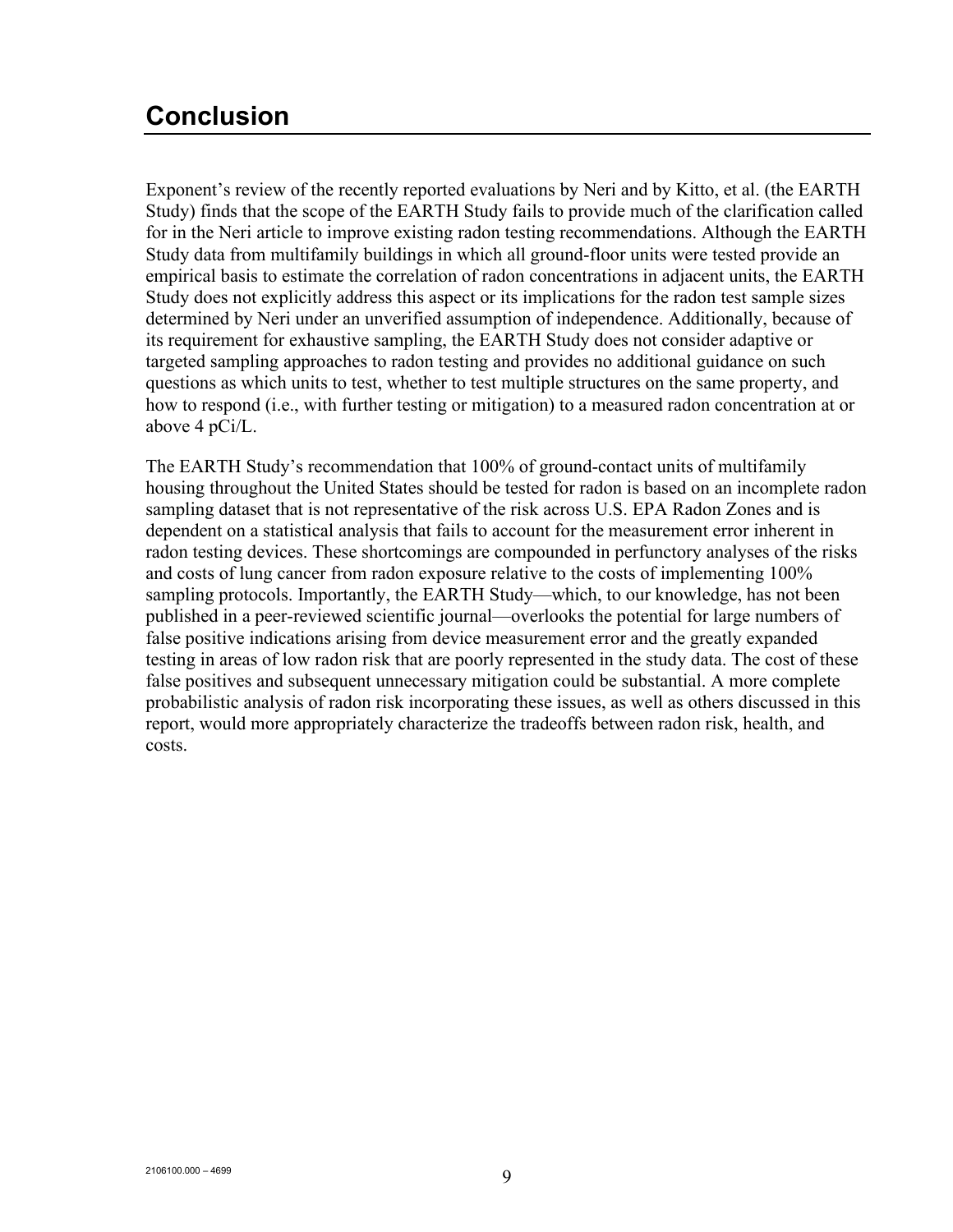#### <span id="page-15-0"></span>**References**

American Society for Quality. 2013. Sampling Procedures and Tables for Inspection by Variables for Percent Nonconforming, ANSI/ASQ Z1.9-2003 (R2013). Quality Press.

Beck, T., Foerster, E., Buchroder, H., Schmidt, V., and J. Doring. 2013. The Measurement Accuracy of Passive Radon Instruments. Radiation Protection Dosimetry, 158(1):59–67.

Kitto, M., Murphy, C., Dixon, S., Wilson, J., Jacobs, D., and J. Malone. 2021. Evaluating and Assessing Radon Testing in Housing with multifamily federal financing (The EARTH Study): FINAL TECHNICAL REPORT and MANUSCRIPT to U.S. HUD for Grant Agreement Number NYHHU0038-17 (p. 30).

Marcinowski, F., Lucas, R., and W. Yeager. 1994. National and regional distributions of airborne radon concentrations in U.S. homes. Health Physics, 66:699–706.

National Research Council. 1999. Health Effects of Exposure to Radon: BEIR VI. National Academies Press. https://public.ebookcentral.proquest.com/choice/publicfullrecord.aspx?p=3375739

Neri, A. 2019. Evaluation of percentage-based radon testing requirements for federally funded multi-family housing projects. Journal of Occupational and Environmental Hygiene, 16(4):302– 307. https://doi.org/10.1080/15459624.2019.1566735

World Health Organization (Ed.). 2009. WHO handbook on indoor radon: A public health perspective. World Health Organization.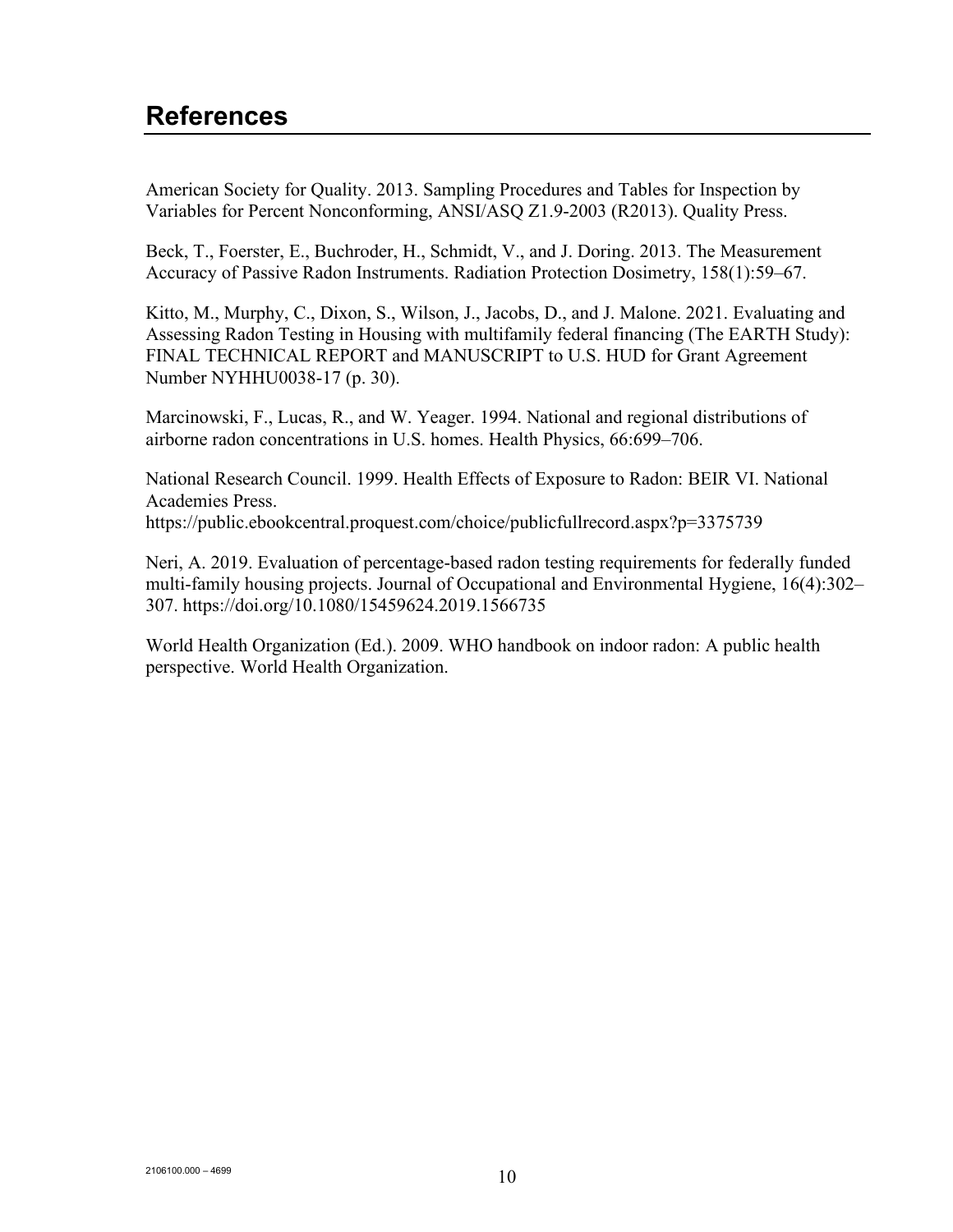#### <span id="page-16-0"></span>**Appendix: Implications of Measurement Error for Decision Making**

The EARTH Study authors undertake a series of statistical analyses to examine the probability that testing ground-floor units at varying levels of sampling will fail to detect the presence of radon levels  $\geq 4$  pCi/L in one or more units (see, for example, Tables 13 and 14). The implications of measurement error on these analyses when making judgments about individual units on the basis of a single test can be expressed by an operating characteristic curve showing how the probability of a test reading at or above 4 pCi/L will vary depending on the actual radon level in the unit (Figure 1).



Figure 1. Operating characteristic curve for individual radon tests determined by assuming that the test method is unbiased (in the log radon scale) with an associated standard error equal to the measured within-unit standard deviation (0.245).

In the context of the EARTH Study, test results at or above 4 pCi/L when the true radon level is below 4 pCi/L are false positives; test readings below 4 pCi/L when the true radon level is at or above 4 pCi/L are false negatives. As shown in the above figure, when making a binary decision about whether the unit's radon level is elevated ( $\geq 4$  pCi/L), the reported within-unit variability implies a 12% false positive rate when the true radon level is 3  $pCi/L$  and an 18% false negative rate when the true radon level is 5 pCi/L.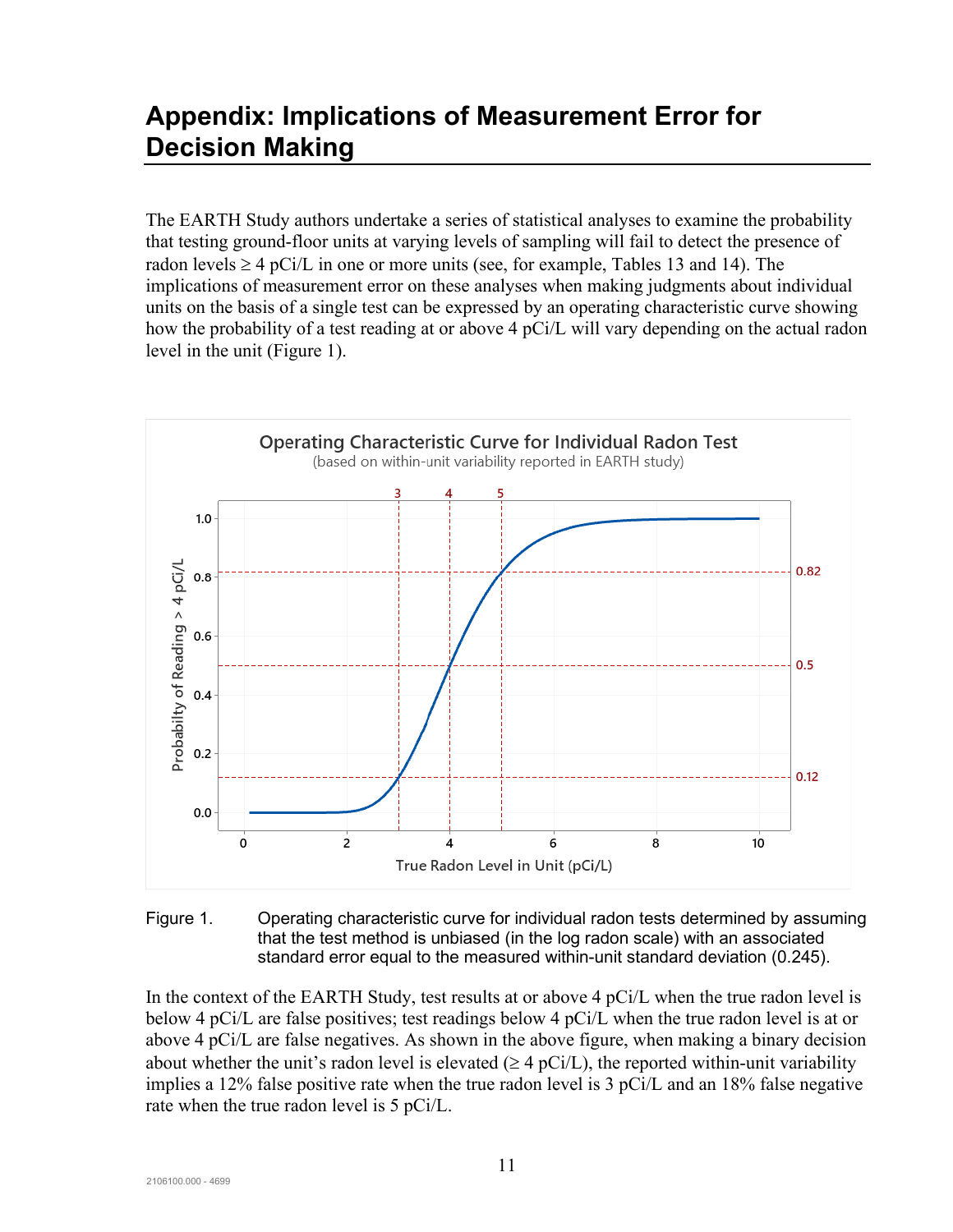Exponent simulated radon testing of two approximated populations of ground-floor units to demonstrate how applying imprecise test methods on a widespread basis, particularly to such low-risk populations as units in U.S. EPA Zone 3, can generate a considerable number of false indications:

- 1. A general population with the U.S. EPA-reported average concentration of 1.25 pCi/L and 6% prevalence of units  $\geq 4$  pCi/L,
- 2. A low-risk population (corresponding to U.S. EPA Zone 3) with an average concentration of 0.92 pCi/L and 3% prevalence of units  $\geq 4$  pCi/L (as found in the EARTH Study).

For each of these simulated general and low-risk populations, results from Exponent's simulated tests of 10,000 units are summarized in Table 1 and Table 2 below.

| Actual              | Test < 4 pCi/L | $Test \geq 4 pCi/L$ | <b>All Tests</b> |
|---------------------|----------------|---------------------|------------------|
| Unit $<$ 4 pCi/L    | 9,247          | 119                 | 9,366            |
| Unit $\geq 4$ pCi/L | 71             | 563                 | 634              |
| <b>All Units</b>    | 9,318          | 682                 | 10,000           |

#### **Table 1. Simulated General Population (U.S. average radon concentration and 6% prevalence of units** ≥ **4 pCi/L)**

In the simulation of the results of testing the general population, about one-sixth of all positive test results (119 of 682, 17%) were false indications. The false positive rate was  $119/9,366 =$ 1%, and the false negative rate was  $71/634 = 11\%$ .

| Actual              | Test < 4 pCi/L | $Test \geq 4 pCi/L$ | <b>All Tests</b> |
|---------------------|----------------|---------------------|------------------|
| Unit $<$ 4 pCi/L    | 9,606          | 89                  | 9,695            |
| Unit $\geq 4$ pCi/L | 46             | 259                 | 305              |
| <b>All Units</b>    | 9,652          | 348                 | 10,000           |

**Table 2. Simulated Low Risk Population (U.S. EPA Radon Zone 3)**

In the simulation of the low-risk population, about one-fourth of all positive test results (89 of 348, 26%) were false indications. The false positive rate was  $89/9,695 = 1\%$ , and the false negative rate was  $46/305 = 15\%$ .

The false negative results from these simulations demonstrate that, contrary to the EARTH Study conclusion, testing 100% of all ground-floor units will not necessarily provide 95% confidence that no units exceed the 4 pCi/L action level. For example, in a building with radon concentrations at or above 4 pCi/L in only one unit, that unit has an estimated 18% chance of